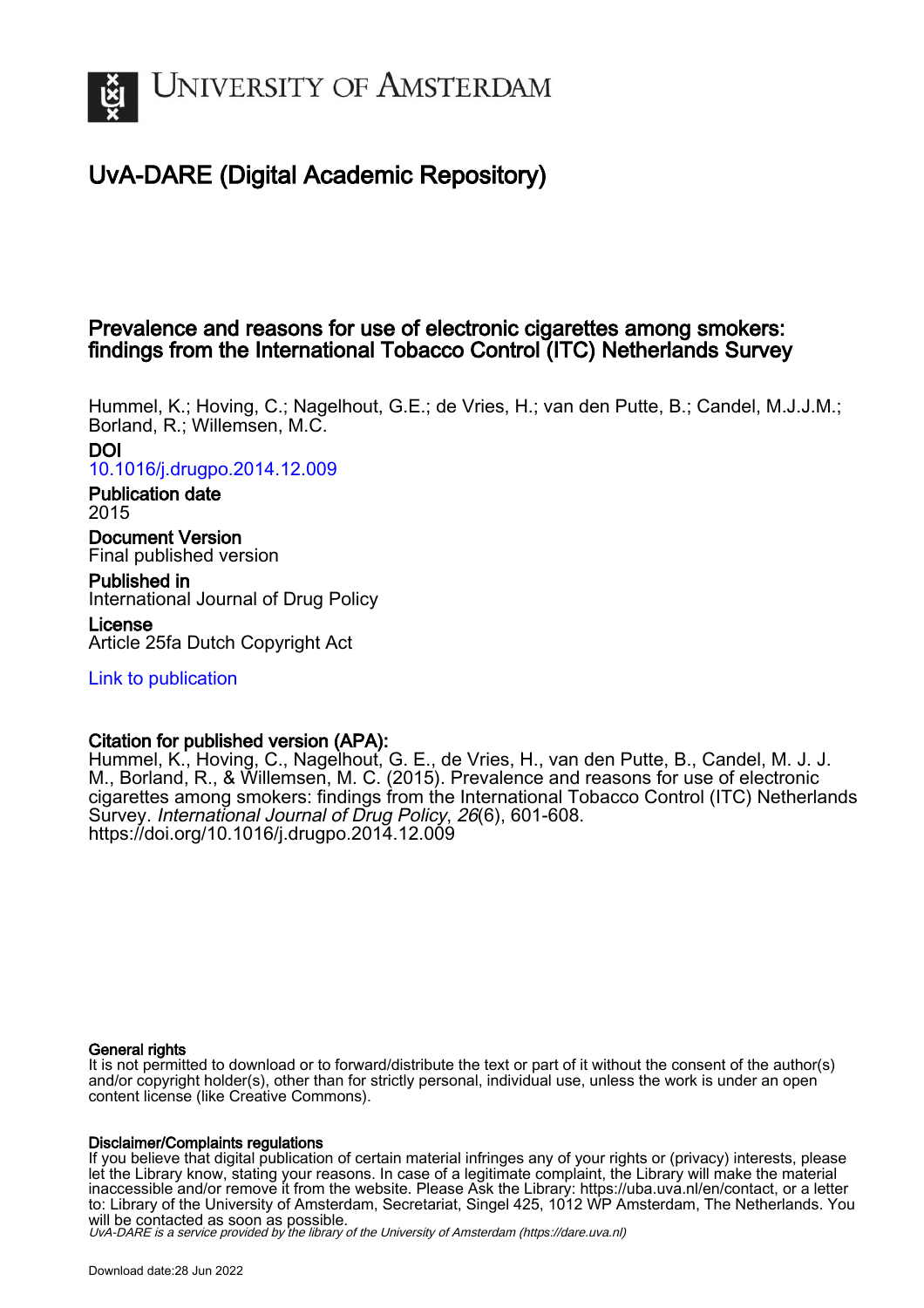Contents lists available at [ScienceDirect](http://www.sciencedirect.com/science/journal/09553959)

# International Journal of Drug Policy

journal homepage: [www.elsevier.com/locate/drugpo](http://www.elsevier.com/locate/drugpo)

Research paper

# Prevalence and reasons for use of electronic cigarettes among smokers: Findings from the International Tobacco Control (ITC) Netherlands Survey

Karin Hummel<sup>a,\*</sup>, Ciska Hoving<sup>a</sup>, Gera E. Nagelhout<sup>a,b</sup>, Hein de Vries<sup>a</sup>, Bas van den Putte<sup>c,d</sup>, Math J.J.M. Candel<sup>e</sup>, Ron Borland <sup>f</sup>, Marc C. Willemsen <sup>a, b</sup>

<sup>a</sup> Department of Health Promotion, Maastricht University (CAPHRI), P. Debyeplein 1, 6229 HA Maastricht, The Netherlands

<sup>b</sup> Alliance Smokefree Holland, Eisenhowerlaan 108, 2517 KL The Hague, The Netherlands

<sup>c</sup> Department of Communication, University of Amsterdam (ASCoR), Nieuwe Achtergracht 166, 1018 WV Amsterdam, The Netherlands

<sup>d</sup> Trimbos Institute, Netherlands Institute for Mental Health and Addiction, Da Costakade 45, 3521 VS Utrecht, The Netherlands

<sup>e</sup> Department of Methodology and Statistics, Maastricht University (CAPHRI), P. Debyeplein 1, 6229 HA Maastricht, The Netherlands

<sup>f</sup> Research Division, The Cancer Council Victoria, 1 Rathdowne St, Carlton, Victoria 3053, Australia

#### a r t i c l e i n f o

Article history: Received 4 August 2014 Received in revised form 28 November 2014 Accepted 9 December 2014

#### Keywords: Smoking Electronic cigarettes Addiction Netherlands



A B S T R A C T

Background: Not much is known about how people in the Netherlands respond to electronic cigarettes (e-cigarettes); how many know about them, which people try them, keep using them and why, and what are changes over time regarding awareness and use?

Methods: We used samples of smokers aged 15 years and older from 2008 ( $n = 1820$ ), 2010 ( $n = 1702$ ), 2013 ( $n = 1530$ ), and 2014 ( $n = 1550$ ) as part of the International Tobacco Control (ITC) Netherlands Survey. Reasons for use and characteristics of smokers were examined using the sample from 2014. Logistic regression analyses were conducted to evaluate the associations between smoking-related variables with ever trying e-cigarettes and current e-cigarette use.

Results: In 2014, 91.4% of Dutch smokers reported being aware of e-cigarettes (97.1% in 2008, 89.2% in 2010, and 85.5% in 2013), 40.0% reported having ever tried them (13.4% in 2008, 14.5% in 2010, and 19.6% in 2013), and 15.9% were currently using them (4.0% in 2008, 1% in 2010, and 3.9% in 2013). The main reason given for using e-cigarettes was to reduce the number of regular cigarettes smoked per day (79%). Ever trying e-cigarettes among those aware of e-cigarettes was associated with being young, smoking more regular cigarettes per day, having made a quit attempt in the last year, having used smoking cessation pharmacotherapy in the last year, and reporting high awareness ofthe price of regular cigarettes. Smokers who kept using e-cigarettes had a higher educational background, had higher harm awareness for the health of others, and were less likely to have a total smoking ban at home.

Conclusion: E-cigarettes are increasingly used by Dutch smokers. Commonly endorsed motivations for current e-cigarette use were to reduce tobacco smoking and because e-cigarettes are considered to be less harmful than tobacco cigarettes.

© 2014 Elsevier B.V. All rights reserved.

## **Introduction**

Electronic cigarettes (e-cigarettes) are devices that have been developed to mimic the sensations and pleasure smokers get from regular cigarettes. Some e-cigarettes resemble the appearance of regular cigarettes, while others are designed to look unusual or fashionable. Most e-cigarettes are reusable, and both the prefilled cartridges and the bottles of e-liquid can be bought with or

∗ Corresponding author. Tel.: +31 43 388 2400. E-mail address: [Karin.Hummel@maastrichtuniversity.nl](mailto:Karin.Hummel@maastrichtuniversity.nl) (K. Hummel).

[http://dx.doi.org/10.1016/j.drugpo.2014.12.009](dx.doi.org/10.1016/j.drugpo.2014.12.009) 0955-3959/© 2014 Elsevier B.V. All rights reserved. without nicotine, and with a variety of flavours. They need not have meaningful levels of any toxicant apart from the nicotine if properly manufactured, and as nicotine in the doses they deliver is relatively safe for short term use, their short term safety profile is considered acceptable ([Caponnetto](#page-7-0) et [al.,](#page-7-0) [2013;](#page-7-0) [Hajek,](#page-7-0) [Etter,](#page-7-0) [Benowitz,](#page-7-0) [Eissenberg,](#page-7-0) [&](#page-7-0) [McRobbie,](#page-7-0) [2014\).](#page-7-0) Long term effects are unknown at this point; therefore, a lot of discussion is still ongoing about their safety and regulation ([Borland,](#page-7-0) [2011;](#page-7-0) [Farsalinos](#page-7-0) [&](#page-7-0) [Stimson,](#page-7-0) [2014;](#page-7-0) [Stimson,](#page-7-0) [Thom,](#page-7-0) [&](#page-7-0) [Costall,](#page-7-0) [2014;](#page-7-0) [WHO,](#page-7-0) [2009\).](#page-7-0)

E-cigarettes were introduced to the global market in 2003. In various countries, awareness and use have risen since then [\(King,](#page-8-0) [Alam,](#page-8-0) [Promoff,](#page-8-0) [Arrazola,](#page-8-0) [&](#page-8-0) [Dube,](#page-8-0) [2013;](#page-8-0) [Pepper](#page-8-0) [&](#page-8-0) [Brewer,](#page-8-0) [2013;](#page-8-0)





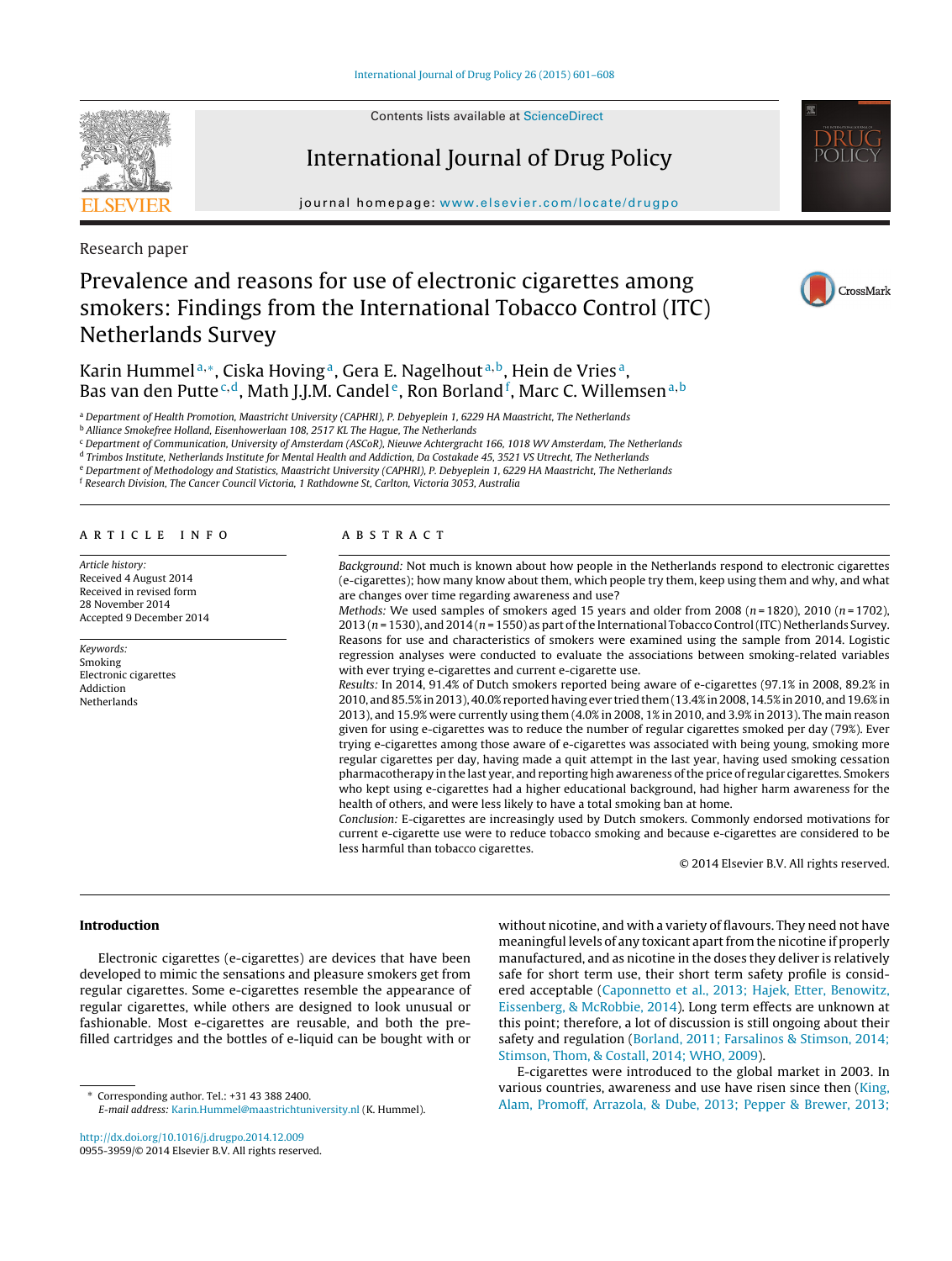[Yong](#page-8-0) et [al.,](#page-8-0) [2014\).](#page-8-0) Previous studies were usually limited to studying socio-demographic characteristics of e-cigarette users, while other smoking-related variables to describe e-cigarette users, such as harm awareness of smoking and use of smoking cessation pharmacotherapy, have not been studied yet. Furthermore, little is known about which characteristics distinguish people who try an e-cigarette but stop using it from people who keep using them. The current study examines both socio-demographic characteristics and smoking-related variables of smokers who try e-cigarettes and smokers who keep using them.

To date, few studies about characteristics of users and reasons for using e-cigarettes have been done in Europe. The study of [Adkison,](#page-7-0) [O'Connor,](#page-7-0) [Bansal-Travers,](#page-7-0) et [al.](#page-7-0) [\(2013\)](#page-7-0) showed marked differences in use across similar countries with different regulatory environments for e-cigarettes. This suggests that the regulatory environment influences awareness, beliefs, and use. Currently, the way e-cigarettes are regulated differs considerably between countries. The Netherlands is an especially interesting case because the legal context for e-cigarettes changed twice within a period of five years. E-cigarettes have been sold in the Netherlands since 2007. They were first classified as consumer products and were commercially promoted and advertised extensively. In 2008, the government claimed that e-cigarettes which contain nicotine should be classified as medicines. This claim was confirmed by a court decision. This decision included an advertisement ban for e-cigarettes, but it was still legal to sell them. At the same time, the government released a public warning about e-cigarettes, saying that not enough information was known about the safety of e-cigarettes. However, in 2012 the classification of e-cigarettes was revised, and they were reclassified as consumer products. This means that advertisements for e-cigarettes were allowed again, and the first mass media advertisements started in 2013. It furthermore means that it is legal to use e-cigarettes in public places like the hospitality industry, while smoking regular cigarettes in the hospitality industry has been prohibited in the Netherlands (with the exception of designated smoking rooms) since 2008 ([Nagelhout](#page-8-0) et [al.,](#page-8-0) [2011\).](#page-8-0) Disposable e-cigarettes cost approximately as much as regular cigarettes in the Netherlands, while refillable devices are much cheaper. In our study, we examined awareness and use of e-cigarettes in the Netherlands throughout the changes in the legal context for e-cigarettes between 2008 and 2014.

Previous research reported various reasons for using ecigarettes among smokers and current e-cigarette users: to reduce or quit smoking regular cigarettes, because e-cigarettes are considered to be less harmful than regular cigarettes, to protect the health of the social environment, to avoid smoking bans, because of the lower price of e-cigarettes, because of the better taste and smell of e-cigarettes, out of curiosity, and because of the pleasure of the smoking process which is mimicked by e-cigarettes ([Adkison,](#page-7-0) [O'Connor,](#page-7-0) [Bansal-Travers,](#page-7-0) et [al.,](#page-7-0) [2013;](#page-7-0) [Dawkins,](#page-7-0) [Turner,](#page-7-0) [Roberts,](#page-7-0) [&](#page-7-0) [Soar,](#page-7-0) [2013;](#page-7-0) [Dockrell,](#page-7-0) [Morison,](#page-7-0) [Bauld,](#page-7-0) [&](#page-7-0) [McNeill,](#page-7-0) [2013;](#page-7-0) [Etter](#page-7-0) [&](#page-7-0) [Bullen,](#page-7-0) [2011;](#page-7-0) [Etter,](#page-7-0) [2010;](#page-7-0) [Goniewicz,](#page-7-0) [Lingas,](#page-7-0) [&](#page-7-0) [Hajek,](#page-7-0) [2013;](#page-7-0) [Richardson,](#page-7-0) [Pearson,](#page-7-0) [Xiao,](#page-7-0) [Stalgaitis,](#page-7-0) [&](#page-7-0) [Vallone,](#page-7-0) [2014;](#page-7-0) [Zhu](#page-7-0) et [al.,](#page-7-0) [2013\).](#page-7-0) The reason that was mentioned most often in most countries was to quit smoking regular cigarettes. Besides quitting, the most often mentioned reasons were to reduce smoking regular cigarettes and because e-cigarettes were considered to be safer/less harmful than regular cigarettes. Next to these main reasons, three more potential reasons were included into the current study, namely whether e-cigarettes were used because ofthe lower price compared to regular cigarettes, because of the better taste of e-cigarettes, and to avoid smoking bans.

Previous studies focussing on characteristics of e-cigarette users found mixed results. With respect to the association between sociodemographic variables and ever trying e-cigarettes, some studies found that more females had ever tried e-cigarettes ([Adkison,](#page-7-0)

[O'Connor,](#page-7-0) [Bansal-Travers,](#page-7-0) et [al.,](#page-7-0) [2013;](#page-7-0) [Regan,](#page-7-0) [Promoff,](#page-7-0) [Dube,](#page-7-0) [&](#page-7-0) [Arrazola,](#page-7-0) [2013;](#page-7-0) [Zhu](#page-7-0) et [al.,](#page-7-0) [2013\),](#page-7-0) while other studies found that more males had ever tried them [\(Choi](#page-7-0) [&](#page-7-0) [Forster,](#page-7-0) [2013;](#page-7-0) [Kralikova,](#page-7-0) [Novak,](#page-7-0) [West,](#page-7-0) [Kmetova,](#page-7-0) [&](#page-7-0) [Hajek,](#page-7-0) [2013\).](#page-7-0) Furthermore, several stud-ies found that more young people had ever tried e-cigarettes ([Choi](#page-7-0) [&](#page-7-0) [Forster,](#page-7-0) [2013;](#page-7-0) [Dockrell](#page-7-0) et [al.,](#page-7-0) [2013;](#page-7-0) [Kralikova](#page-7-0) et [al.,](#page-7-0) [2013;](#page-7-0) [Zhu](#page-7-0) et [al.,](#page-7-0) [2013\).](#page-7-0) One study found that a high income was associated with ever trying e-cigarettes [\(Adkison,](#page-7-0) [O'Connor,](#page-7-0) [Bansal-Travers,](#page-7-0) et [al.,](#page-7-0) [2013\)](#page-7-0) while another one indicated that a low income was related to ever trial ([Regan](#page-8-0) et [al.,](#page-8-0) [2013\).](#page-8-0) The same holds true for education: one study found that highly educated people were more likely to ever have used e-cigarettes [\(Pearson,](#page-8-0) [Richardson,](#page-8-0) [Niaura,](#page-8-0) [Vallone,](#page-8-0) [&](#page-8-0) [Abrams,](#page-8-0) [2012\),](#page-8-0) while other studies found that a low education was associated with ever trying them [\(Regan](#page-8-0) et [al.,](#page-8-0) [2013;](#page-8-0) [Zhu](#page-8-0) et [al.,](#page-8-0) [2013\).](#page-8-0) Regarding current use of e-cigarettes, one study found that a high education was associated with current use [\(Adkison,](#page-7-0) [O'Connor,](#page-7-0) [Bansal-Travers,](#page-7-0) et [al.,](#page-7-0) [2013\),](#page-7-0) while others reported a relationship with a low educational background ([Regan](#page-8-0) et [al.,](#page-8-0) [2013;](#page-8-0) [Zhu](#page-8-0) et [al.,](#page-8-0) [2013\),](#page-8-0) and with being female and young ([Zhu](#page-8-0) et [al.,](#page-8-0) [2013\).](#page-8-0) Apparently, no specific user profile can be generated yet.

For the current study, we used a nationally representative sample, while some other studies used only e-cigarette users or smokers with the intention to quit ([Etter](#page-8-0) [&](#page-8-0) [Bullen,](#page-8-0) [2011;](#page-8-0) [Odum,](#page-8-0) [O'Dell,](#page-8-0) [&](#page-8-0) [Schepers,](#page-8-0) [2012\).](#page-8-0) The aim of the current study was to describe the prevalence of e-cigarette awareness and use and to examine characteristics of tobacco smokers who used e-cigarettes in the Netherlands. The following questions were answered: (1) How many smokers were aware of e-cigarettes and used them in 2008, 2010, 2013, and 2014? (2) Why did smokers start to use ecigarettes? (3) What are characteristics of those who ever tried e-cigarette and current e-cigarette users?

## **Methods**

## Sample

Data were derived from the International Tobacco Control (ITC) Netherlands Survey. Dutch tobacco smokers aged 15 years and older were selected from a probability-based web database [\(Nagelhout](#page-8-0) et [al.,](#page-8-0) [2010\).](#page-8-0) The ITC Survey is a cohort study; respon-dents are invited to participate and are surveyed each year ([Fong](#page-8-0) et [al.,](#page-8-0) [2006\).](#page-8-0) Drop-out is replenished each year by inviting new smokers from the database ([Thompson](#page-8-0) et [al.,](#page-8-0) [2006\).](#page-8-0) We used data from the most recent survey wave in which e-cigarette use was assessed: wave 8, which was conducted in 2014. To investigate the prevalence of awareness and use of e-cigarettes, we additionally used data from wave 1 (2008), wave 4 (2010), and wave 7 (2013). Participants were classified as smokers if they had smoked at least 100 cigarettes in their lifetime and were currently smoking at least monthly ([Hyland](#page-8-0) et [al.,](#page-8-0) [2006\).](#page-8-0) A total of 2224 smokers participated in survey wave 1; 1702 smokers were included in survey wave 4; 1530 smokers participated in survey wave 7; and 1550 smokers of survey wave 8 were included. Of the smokers who participated in survey wave 1, 48% also participated in survey wave 4, 21% in survey wave 7, and 16% in survey wave 8. We did not include quitters because the sample size of quitters who were currently using e-cigarettes was too small ( $n = 0$  in 2008,  $n = 2$  in 2010,  $n = 7$  in 2013, and  $n = 30$  in 2014).

### Measurements

### Awareness of, ever trying, and current use of e-cigarettes

Awareness was measured by asking smokers whether they had ever heard of e-cigarettes. If respondents answered 'yes', they were asked whether they had ever used an e-cigarette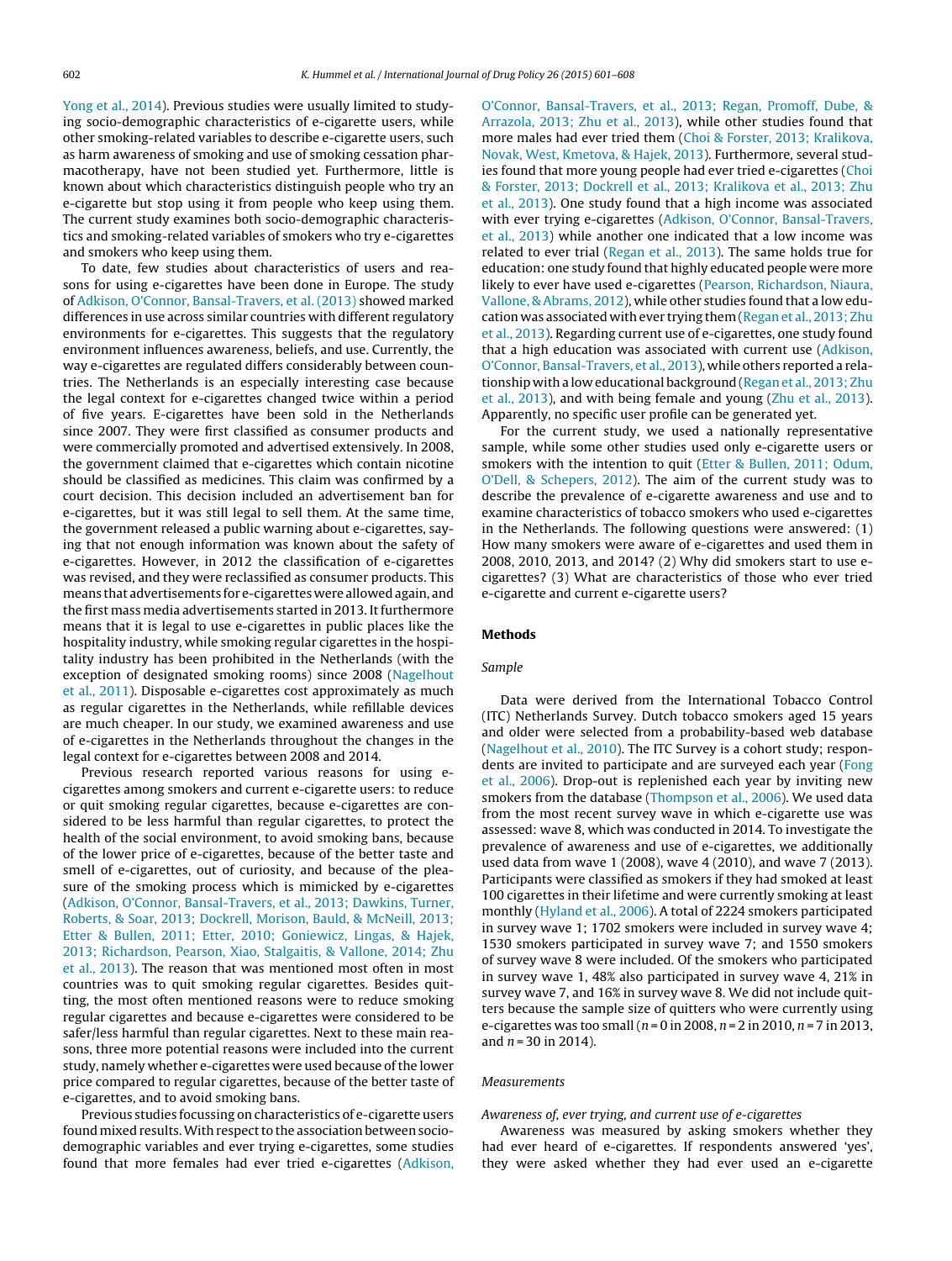([Adkison,](#page-7-0) [O'Connor,](#page-7-0) [Bansal-Travers,](#page-7-0) et [al.,](#page-7-0) [2013\).](#page-7-0) If these respondents answered 'yes' again, they were considered to have tried e-cigarettes. These smokers were then asked how often they currently used an e-cigarette (daily, at least once a week, at least once a month, less than monthly, or stopped altogether) [\(Adkison,](#page-7-0) [O'Connor,](#page-7-0) [Bansal-Travers,](#page-7-0) et [al.,](#page-7-0) [2013\).](#page-7-0) Smokers who used an ecigarette at least monthly were considered to be current users. Furthermore, we asked current users whether their e-cigarettes contained nicotine (yes/no/don't know). All e-cigarette users (ever as well as current use) were also tobacco smokers at the time of measurement because we restricted our analyses to current tobacco smokers.

## Reasons for use of e-cigarettes

All current e-cigarette users in the 2014 survey (wave 8) were asked six questions about reasons why they started to use ecigarettes which they could answer with 'yes' or 'no'. The main question was posed as, 'Why did you start using e-cigarettes?', and the six 'yes' or 'no' questions were as follows: (1) 'They may not be as bad for your health', (2) 'They taste better', (3) 'They are cheaper than regular cigarettes', (4) 'So you can smoke in places where smoking regular cigarettes is banned', (5) 'To make it easier to cut down on the number of cigarettes you smoke', (6) 'As a way to help you quit' [\(Adkison,](#page-7-0) [O'Connor,](#page-7-0) [Bansal-Travers,](#page-7-0) et [al.,](#page-7-0) [2013\).](#page-7-0) Respondents could report more than one reason.

## Socio-demographic variables

Socio-demographic variables were gender, age, income, and education. Age was categorised into the following groups: 15–24 years, 25–39 years, 40–54 years, and 55 years and older. Monthly household income was categorised into three levels: low (<2000 euro), moderate (2000–3000 euro), and high (> 3000 euro). Respondents who did not answer the income question  $(n=334)$  were recorded in a separate category ([Hitchman](#page-8-0) et [al.,](#page-8-0) [2012;](#page-8-0) [Nagelhout](#page-8-0) et [al.,](#page-8-0) [2014\).](#page-8-0)

#### Smoking-related variables

Smoking-related variables were included in addition to the reasons for using e-cigarettes. To measure harm awareness, respondents were asked how often in the previous month they thought about the harm of their smoking for their own health and the health of others (1 = never, 5 = very often) ([Nagelhout](#page-8-0) et [al.,](#page-8-0) [2012\).](#page-8-0) To assess whether e-cigarettes were used to reduce or quit smoking, we asked how many regular cigarettes respondents smoked per day  $(1 = 10$  cigarettes,  $2 = 11 - 15$  cigarettes,  $3 = 16 - 20$  cigarettes, 4 = >20 cigarettes per day)([Adkison,](#page-7-0) O'Connor, Borland, et [al.,](#page-7-0) [2013\),](#page-7-0) whether they had made a quit attempt in the previous year (yes/no) ([Hyland](#page-8-0) et [al.,](#page-8-0) [2006\),](#page-8-0) and whether they had used any smoking ces-sation pharmacotherapy in the previous year (yes/no) ([Kasza](#page-8-0) et [al.,](#page-8-0) [2013\).](#page-8-0) Furthermore, we asked respondents two questions about smoking bans: what the rules about smoking were inside their home  $(1 =$ smoking is allowed anywhere,  $2 =$ smoking is allowed in some rooms, 3 = smoking is never allowed inside their home, 4 = smoking is never allowed, except under special circumstances) ([Borland](#page-7-0) et [al.,](#page-7-0) [2006\)](#page-7-0) and whether they had smoked tobacco at all during their last visit to a bar or pub (yes/no) [\(Nagelhout](#page-8-0) et [al.,](#page-8-0) [2011\).](#page-8-0) Finally, respondents were asked how often in the previous month they thought about the money they spent on smoking and how much they enjoyed smoking  $(1 =$  never,  $5 =$  very often) ([Siahpush,](#page-8-0) [Borland,](#page-8-0) [&](#page-8-0) [Yong,](#page-8-0) [2007\).](#page-8-0)

## Analyses

All analyses were conducted with SPSS version 20.0. Data were weighted by age and gender to be representative for smokers in the Netherlands [\(Thompson](#page-8-0) et [al.,](#page-8-0) [2006\).](#page-8-0) Assumptions for logistic regression analysis (linearity and multicollinearity) were tested and, in case of non-linearity (education and home smoking ban), this was solved by categorising variables. Completed education was categorised into three groups: low (primary education and lower pre-vocational secondary education), moderate (middle pre-vocational secondary education and secondary vocational education), and high (senior general secondary education, [pre-] university education, and higher professional education). The home smoking ban variable was dichotomised into whether respondents had a total smoking ban at home (yes/no) [\(Mons](#page-8-0) et [al.,](#page-8-0) [2013\).](#page-8-0)

Descriptive statistics showed the prevalence of awareness of, ever trying, and current use of e-cigarettes in all included waves. Sensitivity analyses with complete cases were performed. These revealed that the pattern of results did not change when only using complete cases.

Logistic regression analyses were used to evaluate the association between socio-demographic and smoking-related variables, with e-cigarette use among smokers in the most recent survey wave (separately for ever trying and current use). We chose to report results of bivariate regression analyses next to multivariate analyses. Besides the multivariate 'forced entry' method, we used the 'backward' method to select predictor variables. By using the 'backward' method, the statistical power was increased as only relevant predictor variables were included in the analysis. Respondents who were aware of e-cigarettes at time of assessment were included in the analyses assessing ever trying them  $(n = 1550)$ . Respondents who had ever used e-cigarettes at time of assessment were included in the analyses for current use  $(n=619)$ .

Items that were answered with 'refused' or 'don't know' were recoded as missing values and filled using multiple imputations. Pooled estimates were reported where possible; this was not possible for the backward regression analyses because model parameters varied by imputation; therefore, results of the original data were reported for these analyses. Multiple imputations increased the sample size which could be included in the analysis because logistic regression analysis would exclude many cases due to listwise deletion. The only exceptional variable was income; respondents who refused to answer this question were grouped into an extra category because 21.1% of respondents chose this answering option. The percentage of missing values ('refused' or 'don't know') ranged for all other variables from 0.1% to 8.4%. The percentage of cases with at least one missing value was 63; therefore the number of imputations was set at 70 [\(Bodner,](#page-7-0) [2008\).](#page-7-0) Furthermore, we adjusted for the time a respondent participated in the cohort because previous research has shown that responses can vary as a function of time in sample ([Driezen](#page-7-0) [&](#page-7-0) [Thompson,](#page-7-0) [2011\).](#page-7-0)

## Ethics

The surveys were cleared for ethics by the Research Ethics Board of the University of Waterloo (ORE # 18920). Surveys of this kind do not require ethics clearance in the Netherlands.

## **Results**

### Sample description, awareness, and use of e-cigarettes

[Table](#page-4-0) 1 shows the socio-demographic characteristics of respondents of 2008, 2010, 2013, and 2014. [Fig.](#page-4-0) 1 shows that reported awareness of e-cigarettes decreased between 2008 and 2010 from 97.1% to 89.2% ( $p$ <0.001) and decreased again to 85.5% in 2013 ( $p$  < 0.01), but increased in 2014 to 91.4% ( $p$  < 0.001), to around 2010 levels. The percentage of smokers who ever used e-cigarettes increased non-significantly from 2008 (13.4%) to 2010 (14.5%)  $(p=0.40)$ . It increased significantly from 2010 to 2013 (19.6%)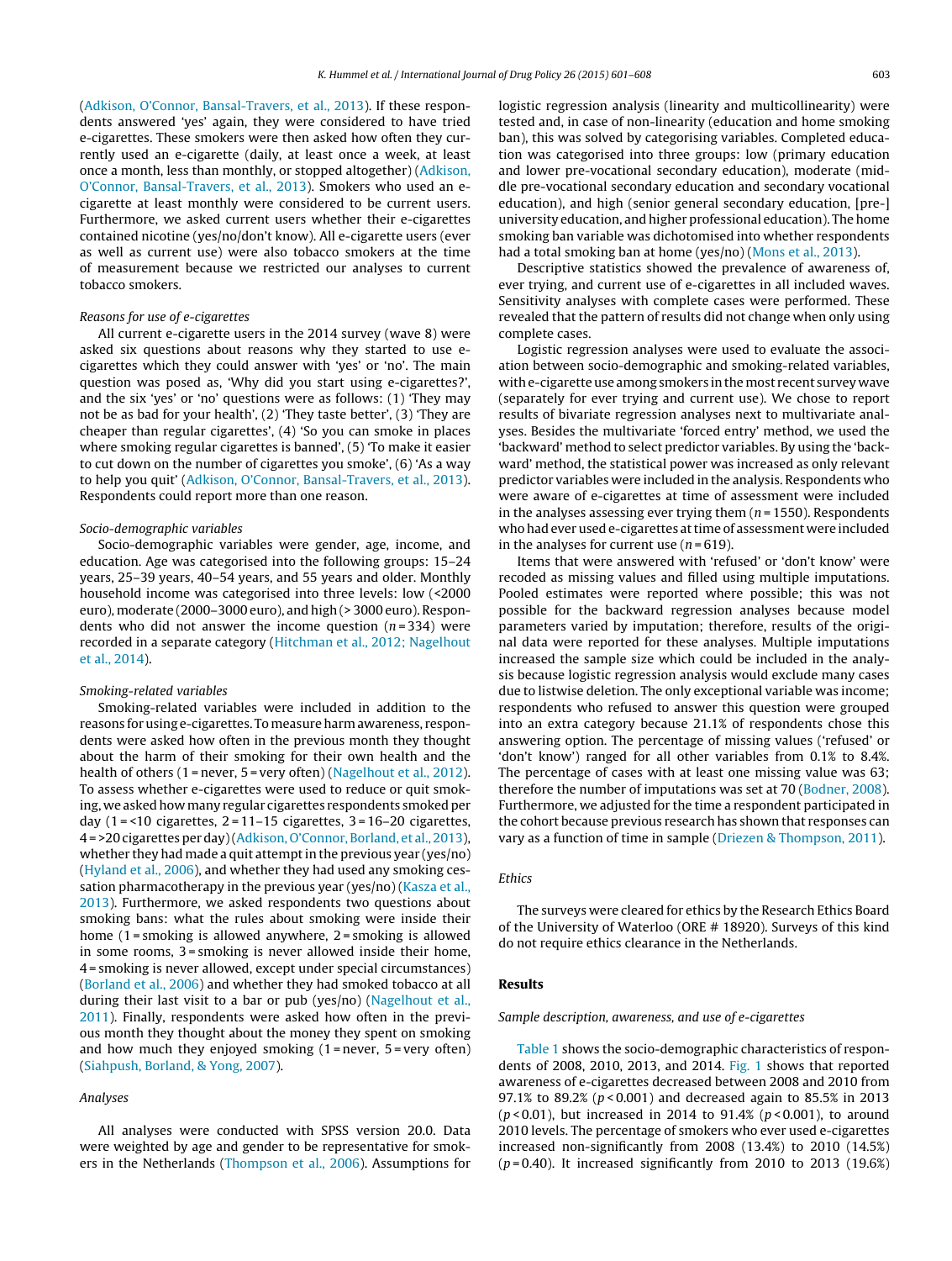## <span id="page-4-0"></span>**Table 1**

Characteristics of smokers (%) (weighted data).

|                                       | Wave 1<br>$(n = 1820)$ | Wave 4<br>$(n=1702)$ | Wave 7<br>$(n=1530)$ | Wave 8<br>$(n = 1550)$ |
|---------------------------------------|------------------------|----------------------|----------------------|------------------------|
|                                       |                        |                      |                      |                        |
| Gender                                |                        |                      |                      |                        |
| Male                                  | 54.2                   | 54.1                 | 52.0                 | 51.6                   |
| Age group                             |                        |                      |                      |                        |
| $15 - 24$                             | 13.8                   | 16.5                 | 16.8                 | 16.8                   |
| $25 - 39$                             | 28.5                   | 26.8                 | 24.6                 | 24.1                   |
| $40 - 54$                             | 33.9                   | 31.9                 | 32.1                 | 30.9                   |
| $55+$                                 | 23.8                   | 24.8                 | 26.5                 | 28.2                   |
| Income level                          |                        |                      |                      |                        |
| Don't want to say/don't know          | 22.4                   | 28.0                 | 30.9                 | 29.1                   |
| Low                                   | 25.8                   | 22.6                 | 22.2                 | 24.1                   |
| Moderate                              | 24.1                   | 20.8                 | 19.7                 | 19.8                   |
| High                                  | 27.8                   | 28.7                 | 27.1                 | 27.0                   |
| <b>Educational level</b>              |                        |                      |                      |                        |
| Low                                   | 38.2                   | 36.1                 | 28.5                 | 25.8                   |
| Moderate                              | 43.0                   | 42.4                 | 47.2                 | 44.2                   |
| High                                  | 18.8                   | 21.5                 | 24.3                 | 30.0                   |
| Ever heard of e-cigarettes            |                        |                      |                      |                        |
| Yes                                   | 97.1                   | 89.2                 | 85.5                 | 91.4                   |
| Ever tried e-cigarettes               |                        |                      |                      |                        |
| Yes                                   | 13.4                   | 14.5                 | 19.6                 | 40.0                   |
| Currently using e-cigarettes          |                        |                      |                      |                        |
| Yes                                   | 4.0                    | 1.0                  | 3.9                  | 15.9                   |
| Frequency of current use              |                        |                      |                      |                        |
| Daily                                 | 22.4                   | 7.9                  | 31.2                 | 29.2                   |
| At least once a week                  | 36.7                   | 15.6                 | 39.4                 | 35.7                   |
| At least once a month                 | 18.8                   | 2.0                  | 9.2                  | 13.3                   |
| Less than monthly                     | 22.0                   | 74.5                 | 20.1                 | 21.9                   |
| Current e-cigarette contains nicotine |                        |                      |                      |                        |
| Yes                                   | Not measured           | Not measured         | 66.4                 | 84.9                   |
| No                                    |                        |                      | 28.2                 | 11.7                   |
| Don't know                            |                        |                      | 5.4                  | 3.4                    |



**Fig. 1.** Trends of awareness, ever use, and current use among smokers.

 $(p < 0.001)$  and from 2013 to 2014 (40.0%) ( $p < 0.001$ ). The percentage of smokers who were currently using e-cigarettes decreased between 2008 (4.0%) and 2010 (1.0%) (p < 0.001). This was followed by an increase between 2010 and 2013 (3.9%) ( $p < 0.001$ ) and a further large increase between 2013 and 2014 (15.9%) ( $p < 0.001$ ).

Ofthe current users, most smokers used their e-cigarette atleast once a week in 2008 (59.1%), in 2013 (70.6%), and in 2014 (64.9%). In 2010, far fewer current users used the e-cigarette that often (23.5%). We asked whether people used e-cigarettes which contained nicotine to respondents in 2013 and 2014. Most people, 66.4% and 84.9%, respectively, reported that they did.

## Reasons for using e-cigarettes

Respondents who were currently using e-cigarettes in wave 8 (2014) were asked why they started to use e-cigarettes (see Table 2). The reason mentioned most often was that e-cigarettes

#### **Table 2**

Reasons for use among smokers and current e-cigarette users  $2014$  (N=246) (weighted data).

|                                                                               | %    |
|-------------------------------------------------------------------------------|------|
| To make it easier to cut down on the number of cigarettes you<br>smoke        | 79.0 |
| They may be not as bad for your health                                        | 77.2 |
| Because they are cheaper than regular cigarettes                              | 61.3 |
| As a way to help you quit                                                     | 57.8 |
| So that you can smoke in places where smoking regular cigarettes<br>is banned | 57.4 |
| As an alternative to quitting                                                 | 48.2 |
| Because e-cigarettes taste better than regular cigarettes                     | 18.1 |

were used to smoke fewer regular cigarettes (79.0%), followed by being perceived as less harmful for health than regular cigarettes (77.2%). Least often mentioned was the better taste of e-cigarettes compared to regular cigarettes (18.1%).

#### Characteristics of those ever trying e-cigarettes and current users

[Table](#page-5-0) 3 shows the results of the bivariate and multivariate logistic regression analyses regarding ever trying e-cigarettes among those who reported awareness. Results of the bivariate regression analysis showed that men were more likely to have used e-cigarettes, and respondents of 55 years and older were less likely. Respondents who often thought about the harm of their smoking for their own health were more likely to have used e-cigarettes, as were respondents who smoked more than 20 cigarettes per day, who had made a quit attempt in the previous year, and who used smoking cessation pharmacotherapy in the previous year. Finally, respondents who often thought about the money they spent on smoking had a higher chance of ever having used e-cigarettes.

Results of the multivariate regression analysis with the 'forced entry' method demonstrated that the same variables remained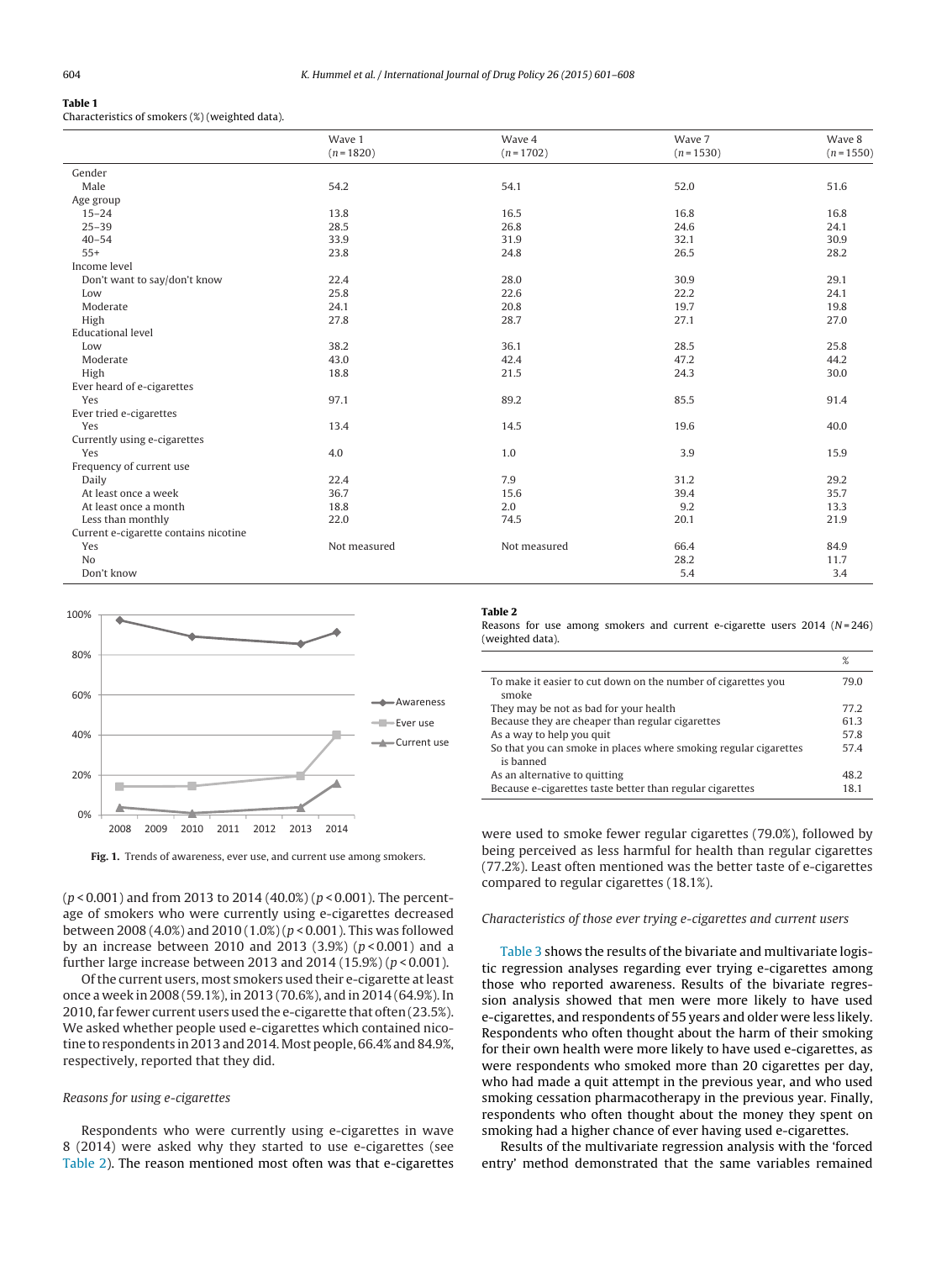#### <span id="page-5-0"></span>**Table 3**

Bivariate and multivariate logistic regression analyses of associations of ever trial of e-cigarettes among smokers 2014 (odds ratios and 95% confidence intervals) (weighted data).

|                                                         | Ever trial of e-cigarettes        |                                                       |                                                   |
|---------------------------------------------------------|-----------------------------------|-------------------------------------------------------|---------------------------------------------------|
|                                                         | Bivariate analysis                | Multivariate 'forced<br>entry' analysis<br>$(n=1270)$ | Multivariate<br>'backward' analysis<br>$(n=1118)$ |
| Gender                                                  |                                   |                                                       |                                                   |
| Female                                                  | $0.81(0.66 - 1.00)^{*}$           | $0.85(0.67 - 1.09)$                                   |                                                   |
| Male                                                    | 1.00                              | 1.00                                                  |                                                   |
| Age group                                               |                                   |                                                       |                                                   |
| $15 - 24$                                               | $1.52(1.09 - 2.11)^{*}$           | $1.89(1.27 - 2.82)$                                   | $2.04(1.36 - 3.06)^{***}$                         |
| $25 - 39$                                               | $2.01(1.50-2.71)$ ***             | $1.99(1.41 - 2.81)$ **                                | $2.22(1.57 - 3.13)^{44}$                          |
| $40 - 54$                                               | $1.71(1.30 - 2.25)$               | $1.50(1.10-2.05)$                                     | $1.62(1.18 - 2.23)$                               |
| $55+$                                                   | 1.00                              | 1.00                                                  | 1.00                                              |
| Income level                                            |                                   |                                                       |                                                   |
| Don't want to say                                       | $0.94(0.69 - 1.27)$               | $0.79(0.56 - 1.12)$                                   |                                                   |
| Low                                                     | $1.15(0.85 - 1.56)$               | $1.03(0.73 - 1.46)$                                   |                                                   |
| Moderate                                                | $1.06(0.77 - 1.45)$               | $0.99(0.70 - 1.41)$                                   |                                                   |
| High                                                    | 1.00                              | 1.00                                                  |                                                   |
| <b>Educational level</b>                                |                                   |                                                       |                                                   |
| Low                                                     | $0.77(0.58 - 1.02)$               | $0.84(0.60 - 1.18)$                                   |                                                   |
| Moderate                                                | $1.05(0.82 - 1.35)$               | $1.18(0.88 - 1.57)$                                   |                                                   |
| High                                                    | 1.00                              | 1.00                                                  |                                                   |
| Harm awareness                                          |                                   |                                                       |                                                   |
| Harm awareness self <sup>a</sup>                        | $1,20(1.09-1.33)$ ***             | $1.14(0.98 - 1.32)$                                   |                                                   |
| Harm awareness others <sup>a</sup>                      | $0.97(0.87 - 1.08)$               | $0.82(0.71 - 0.96)$                                   |                                                   |
| Reduce/quit smoking                                     |                                   |                                                       |                                                   |
| Number of cigarettes per day (only daily smokers)       |                                   |                                                       |                                                   |
| 10 or less                                              | $0.39(0.28 - 0.55)$ ***           | $0.40(0.27 - 0.58)$                                   | $0.37(0.25 - 0.54)$                               |
| $11 - 15$                                               | $0.51(0.36 - 0.73)$ **            | $0.51(0.35 - 0.75)$ **                                | $0.47(0.32 - 0.70)^{**}$                          |
| $16 - 20$                                               | $0.56(0.39 - 0.82)$               | $0.58(0.39 - 0.85)$                                   | $0.57(0.38 - 0.84)^{**}$                          |
| More than 20                                            | 1.00                              | 1.00                                                  | 1.00                                              |
| Quit attempt made last year                             |                                   |                                                       |                                                   |
| Yes                                                     | $2.00(1.59 - 2.52)^{***}$<br>1.00 | $1.51(1.13 - 2.03)$                                   | $1.52(1.13 - 2.05)$ "                             |
| No                                                      |                                   | 1.00                                                  | 1.00                                              |
| Smoking cessation pharmacotherapy used last year<br>Yes | $5.52(3.42 - 8.93)$ ***           | $3.74(2.18 - 6.41)^{**}$                              | $3.59(2.07 - 6.22)$ ***                           |
| N <sub>o</sub>                                          | 1.00                              | 1.00                                                  | 1.00                                              |
| Avoid smoking bans                                      |                                   |                                                       |                                                   |
| Having a total smoking ban at home                      |                                   |                                                       |                                                   |
| Yes                                                     | $0.86(0.68 - 1.08)$               | $0.88(0.66 - 1.16)$                                   |                                                   |
| No                                                      | 1.00                              | 1.00                                                  |                                                   |
| Smoking in bar/pub last visit                           |                                   |                                                       |                                                   |
| Yes                                                     | $1.07(0.87 - 1.33)$               | $0.79(0.61 - 1.02)$                                   | $0.79(0.61 - 1.02)$                               |
| N <sub>o</sub>                                          | 1.00                              | 1.00                                                  | 1.00                                              |
| Price awareness <sup>a</sup>                            | $1.29(1.17 - 1.42)^{**}$          | $1.15(1.01 - 1.30)^{*}$                               | $1.16(1.04 - 1.31)$                               |
| Enjoy smoking <sup>a</sup>                              | $1.09(0.98 - 1.22)$               | $1.07(0.94 - 1.22)$                                   |                                                   |
|                                                         |                                   |                                                       |                                                   |

<sup>a</sup> On a scale from 1 to 5.

 $p < 0.01$ .

\*\*\*  $p$  < 0.001.

significantly associated with ever having used e-cigarettes, except for gender and harm awareness for own health. Instead, often thinking about the harm of smoking for the health of other people was associated with a lower chance of ever having used an ecigarette. When conducting a multivariate logistic regression with the 'backward' method, the association with harm awareness for the health of other people disappeared again while the association with the other variables as in the analysis with the 'forced entry' method remained significant.

[Table](#page-6-0) 4 shows the results of the bivariate and multivariate logistic regression analyses which investigate associations between socio-demographic and smoking-related factors on the one hand and current e-cigarette use on the other hand among those ever trying e-cigarettes. Results of the bivariate regression analysis revealed that respondents of the lowest age groups (15–24 years and 25–39 years) were less likely to currently use e-cigarettes than smokers of 55 years and older. Furthermore, respondents with a moderate educational background were less likely to currently use e-cigarettes than highly educated smokers. Moreover, respondents who often thought about the harm of their smoking for the

health of other people were more likely to keep using e-cigarettes. Smokers who had a total smoking ban at home and who had smoked during their last visit to a bar or pub were less likely to be current e-cigarette users.

In a multivariate logistic regression with the 'forced entry' method, the association of education, harm awareness for the health of other people, and having a smoking ban at home remained significant in the model. Furthermore, smokers who often thought about the harm of smoking for their own health were less likely to currently use e-cigarettes. Respondents who smoked 11–15 cigarettes per day were more likely to be current users than respondents smoking more than 20 cigarettes per day. In a multivariate logistic regression with the 'backward' method, the same variables remained significantly associated with current use as in the analysis with the 'forced entry' method.

## **Discussion**

The aim of the current study was to gain insight into the prevalence, motives, and characteristics of smokers who are using

 $p < 0.05$ .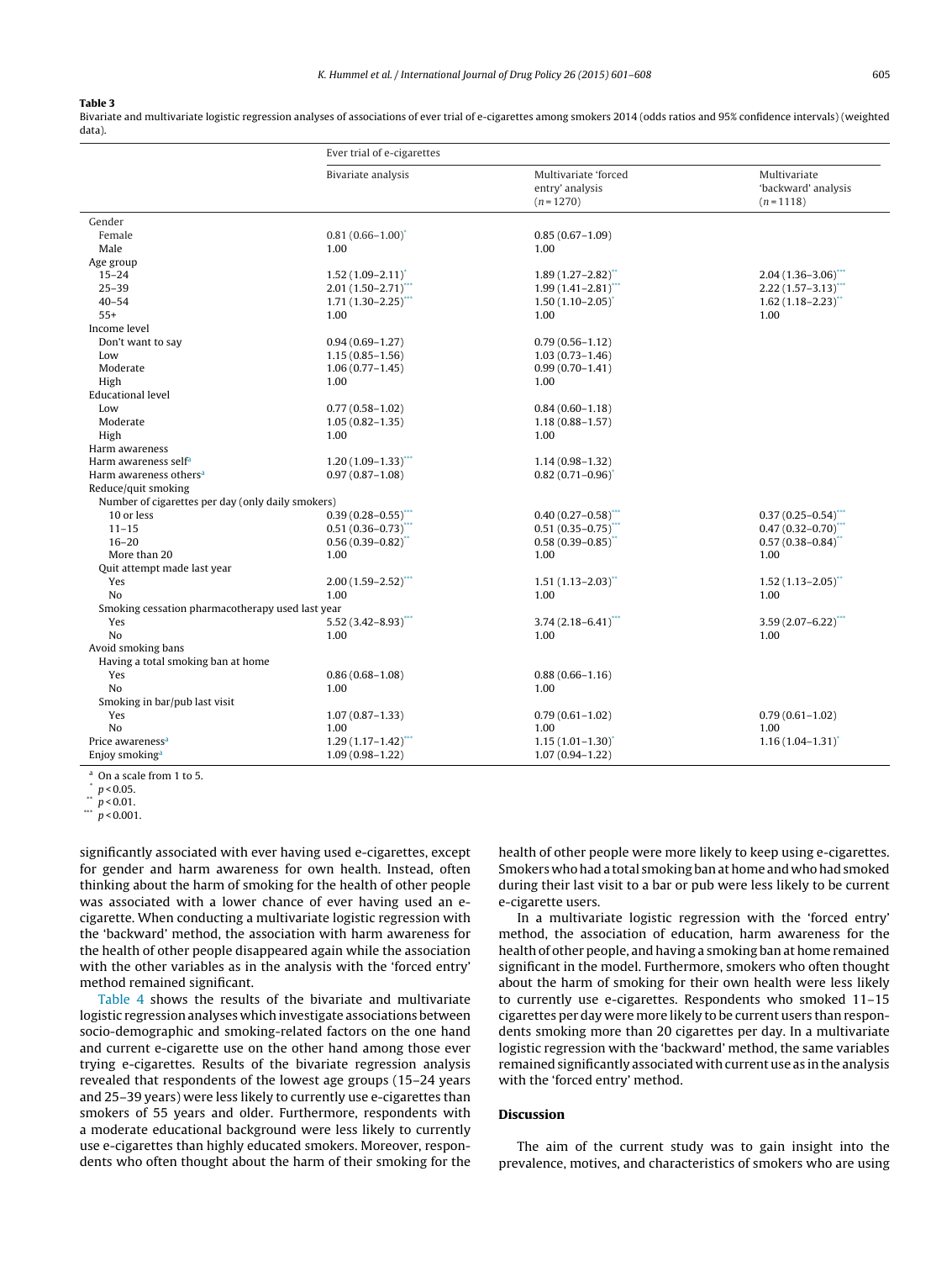## <span id="page-6-0"></span>**Table 4**

Bivariate and multivariate logistic regression analyses of associations of current use of e-cigarettes among smokers 2014 (odds ratios and 95% confidence intervals) (weighted data).

| Multivariate 'forced<br>Bivariate analysis<br>Multivariate<br>entry' analysis<br>'backward' analysis<br>$(n = 598)$<br>$(n = 523)$<br>Gender<br>Female<br>$1.16(0.84 - 1.62)$<br>$1.25(0.85 - 1.83)$<br>Male<br>1.00<br>1.00<br>Age group<br>$15 - 24$<br>$0.48(0.28 - 0.85)$<br>$0.52(0.26 - 1.03)$<br>$0.54(0.28 - 1.06)$<br>$25 - 39$<br>$0.61(0.37 - 0.98)$<br>$0.78(0.44 - 1.37)$<br>$0.70(0.41 - 1.20)$<br>$40 - 54$<br>$1.33(0.85 - 2.08)$<br>$1.58(0.95 - 2.63)$<br>$1.64(0.99 - 2.73)$<br>$55+$<br>1.00<br>1.00<br>1.00<br>Income level<br>Don't want to say<br>$0.92(0.56 - 1.52)$<br>$0.96(0.54 - 1.71)$<br>Low<br>$0.80(0.51 - 1.26)$<br>$0.63(0.36 - 1.08)$<br>Moderate<br>$0.82(0.51 - 1.33)$<br>$0.94(0.54 - 1.62)$<br>High<br>1.00<br>1.00<br>Educational level<br>Low<br>$0.98(0.63 - 1.54)$<br>$0.89(0.53 - 1.49)$<br>$0.82(0.49 - 1.40)$<br>Moderate<br>$0.54(0.37-0.79)$<br>$0.52(0.33 - 0.81)$ "<br>$0.56(0.36 - 0.87)$<br>High<br>1.00<br>1.00<br>1.00<br>Harm awareness<br>$0.68(0.53 - 0.87)$ **<br>Harm awareness self <sup>a</sup><br>$0.93(0.79 - 1.10)$<br>$0.73(0.58 - 0.92)^{**}$<br>$1.32(1.03 - 1.70)^{*}$<br>Harm awareness others <sup>a</sup><br>$1.20(1.01 - 1.42)$<br>$1.31(1.04 - 1.64)$<br>Reduce/quit smoking<br>Number of cigarettes per day (only daily smokers)<br>10 or less<br>$1.04(0.62 - 1.74)$<br>$1.61(0.89 - 2.89)$<br>$1.74(0.98 - 3.09)$<br>$11 - 15$<br>$1.43(0.86 - 2.36)$<br>$1.87(1.08 - 3.25)$<br>$1.92(1.09 - 3.39)^{4}$<br>$16 - 20$<br>$1.62(0.93 - 2.85)$<br>$2.05(1.15 - 3.66)$<br>$1.25(0.75 - 2.09)$<br>1.00<br>1.00<br>More than 20<br>1.00<br>Quit attempt made last year<br>Yes<br>$1.09(0.69 - 1.73)$<br>$0.97(0.69 - 1.35)$<br>No<br>1.00<br>1.00<br>Smoking cessation pharmacotherapy used last year<br>Yes<br>$1.08(0.67 - 1.72)$<br>$0.87(0.47 - 1.61)$<br>No<br>1.00<br>1.00<br>Avoid smoking bans<br>Having a total smoking ban at home<br>$0.46(0.31 - 0.68)$ ***<br>$0.41(0.26 - 0.64)$ ***<br>$0.46(0.29 - 0.72)$ ***<br>Yes<br>No<br>1.00<br>1.00<br>1.00<br>Smoking in bar/pub last visit<br>Yes<br>$0.64(0.46 - 0.90)^{*}$<br>$0.78(0.52 - 1.17)$<br>N <sub>0</sub><br>1.00<br>1.00<br>Price awareness <sup>a</sup><br>$1.08(0.93 - 1.26)$<br>$1.14(0.93 - 1.39)$<br>$1.09(0.90 - 1.31)$<br>$1.01(0.81 - 1.26)$<br>Enjoy smoking <sup>a</sup><br>$\sim$ . The Company of the $\sim$ | Current use of e-cigarettes |  |  |  |  |
|----------------------------------------------------------------------------------------------------------------------------------------------------------------------------------------------------------------------------------------------------------------------------------------------------------------------------------------------------------------------------------------------------------------------------------------------------------------------------------------------------------------------------------------------------------------------------------------------------------------------------------------------------------------------------------------------------------------------------------------------------------------------------------------------------------------------------------------------------------------------------------------------------------------------------------------------------------------------------------------------------------------------------------------------------------------------------------------------------------------------------------------------------------------------------------------------------------------------------------------------------------------------------------------------------------------------------------------------------------------------------------------------------------------------------------------------------------------------------------------------------------------------------------------------------------------------------------------------------------------------------------------------------------------------------------------------------------------------------------------------------------------------------------------------------------------------------------------------------------------------------------------------------------------------------------------------------------------------------------------------------------------------------------------------------------------------------------------------------------------------------------------------------------------------------------------------------------------------------------------------------------------------------------------------------------------------------------------------------------------------|-----------------------------|--|--|--|--|
|                                                                                                                                                                                                                                                                                                                                                                                                                                                                                                                                                                                                                                                                                                                                                                                                                                                                                                                                                                                                                                                                                                                                                                                                                                                                                                                                                                                                                                                                                                                                                                                                                                                                                                                                                                                                                                                                                                                                                                                                                                                                                                                                                                                                                                                                                                                                                                      |                             |  |  |  |  |
|                                                                                                                                                                                                                                                                                                                                                                                                                                                                                                                                                                                                                                                                                                                                                                                                                                                                                                                                                                                                                                                                                                                                                                                                                                                                                                                                                                                                                                                                                                                                                                                                                                                                                                                                                                                                                                                                                                                                                                                                                                                                                                                                                                                                                                                                                                                                                                      |                             |  |  |  |  |
|                                                                                                                                                                                                                                                                                                                                                                                                                                                                                                                                                                                                                                                                                                                                                                                                                                                                                                                                                                                                                                                                                                                                                                                                                                                                                                                                                                                                                                                                                                                                                                                                                                                                                                                                                                                                                                                                                                                                                                                                                                                                                                                                                                                                                                                                                                                                                                      |                             |  |  |  |  |
|                                                                                                                                                                                                                                                                                                                                                                                                                                                                                                                                                                                                                                                                                                                                                                                                                                                                                                                                                                                                                                                                                                                                                                                                                                                                                                                                                                                                                                                                                                                                                                                                                                                                                                                                                                                                                                                                                                                                                                                                                                                                                                                                                                                                                                                                                                                                                                      |                             |  |  |  |  |
|                                                                                                                                                                                                                                                                                                                                                                                                                                                                                                                                                                                                                                                                                                                                                                                                                                                                                                                                                                                                                                                                                                                                                                                                                                                                                                                                                                                                                                                                                                                                                                                                                                                                                                                                                                                                                                                                                                                                                                                                                                                                                                                                                                                                                                                                                                                                                                      |                             |  |  |  |  |
|                                                                                                                                                                                                                                                                                                                                                                                                                                                                                                                                                                                                                                                                                                                                                                                                                                                                                                                                                                                                                                                                                                                                                                                                                                                                                                                                                                                                                                                                                                                                                                                                                                                                                                                                                                                                                                                                                                                                                                                                                                                                                                                                                                                                                                                                                                                                                                      |                             |  |  |  |  |
|                                                                                                                                                                                                                                                                                                                                                                                                                                                                                                                                                                                                                                                                                                                                                                                                                                                                                                                                                                                                                                                                                                                                                                                                                                                                                                                                                                                                                                                                                                                                                                                                                                                                                                                                                                                                                                                                                                                                                                                                                                                                                                                                                                                                                                                                                                                                                                      |                             |  |  |  |  |
|                                                                                                                                                                                                                                                                                                                                                                                                                                                                                                                                                                                                                                                                                                                                                                                                                                                                                                                                                                                                                                                                                                                                                                                                                                                                                                                                                                                                                                                                                                                                                                                                                                                                                                                                                                                                                                                                                                                                                                                                                                                                                                                                                                                                                                                                                                                                                                      |                             |  |  |  |  |
|                                                                                                                                                                                                                                                                                                                                                                                                                                                                                                                                                                                                                                                                                                                                                                                                                                                                                                                                                                                                                                                                                                                                                                                                                                                                                                                                                                                                                                                                                                                                                                                                                                                                                                                                                                                                                                                                                                                                                                                                                                                                                                                                                                                                                                                                                                                                                                      |                             |  |  |  |  |
|                                                                                                                                                                                                                                                                                                                                                                                                                                                                                                                                                                                                                                                                                                                                                                                                                                                                                                                                                                                                                                                                                                                                                                                                                                                                                                                                                                                                                                                                                                                                                                                                                                                                                                                                                                                                                                                                                                                                                                                                                                                                                                                                                                                                                                                                                                                                                                      |                             |  |  |  |  |
|                                                                                                                                                                                                                                                                                                                                                                                                                                                                                                                                                                                                                                                                                                                                                                                                                                                                                                                                                                                                                                                                                                                                                                                                                                                                                                                                                                                                                                                                                                                                                                                                                                                                                                                                                                                                                                                                                                                                                                                                                                                                                                                                                                                                                                                                                                                                                                      |                             |  |  |  |  |
|                                                                                                                                                                                                                                                                                                                                                                                                                                                                                                                                                                                                                                                                                                                                                                                                                                                                                                                                                                                                                                                                                                                                                                                                                                                                                                                                                                                                                                                                                                                                                                                                                                                                                                                                                                                                                                                                                                                                                                                                                                                                                                                                                                                                                                                                                                                                                                      |                             |  |  |  |  |
|                                                                                                                                                                                                                                                                                                                                                                                                                                                                                                                                                                                                                                                                                                                                                                                                                                                                                                                                                                                                                                                                                                                                                                                                                                                                                                                                                                                                                                                                                                                                                                                                                                                                                                                                                                                                                                                                                                                                                                                                                                                                                                                                                                                                                                                                                                                                                                      |                             |  |  |  |  |
|                                                                                                                                                                                                                                                                                                                                                                                                                                                                                                                                                                                                                                                                                                                                                                                                                                                                                                                                                                                                                                                                                                                                                                                                                                                                                                                                                                                                                                                                                                                                                                                                                                                                                                                                                                                                                                                                                                                                                                                                                                                                                                                                                                                                                                                                                                                                                                      |                             |  |  |  |  |
|                                                                                                                                                                                                                                                                                                                                                                                                                                                                                                                                                                                                                                                                                                                                                                                                                                                                                                                                                                                                                                                                                                                                                                                                                                                                                                                                                                                                                                                                                                                                                                                                                                                                                                                                                                                                                                                                                                                                                                                                                                                                                                                                                                                                                                                                                                                                                                      |                             |  |  |  |  |
|                                                                                                                                                                                                                                                                                                                                                                                                                                                                                                                                                                                                                                                                                                                                                                                                                                                                                                                                                                                                                                                                                                                                                                                                                                                                                                                                                                                                                                                                                                                                                                                                                                                                                                                                                                                                                                                                                                                                                                                                                                                                                                                                                                                                                                                                                                                                                                      |                             |  |  |  |  |
|                                                                                                                                                                                                                                                                                                                                                                                                                                                                                                                                                                                                                                                                                                                                                                                                                                                                                                                                                                                                                                                                                                                                                                                                                                                                                                                                                                                                                                                                                                                                                                                                                                                                                                                                                                                                                                                                                                                                                                                                                                                                                                                                                                                                                                                                                                                                                                      |                             |  |  |  |  |
|                                                                                                                                                                                                                                                                                                                                                                                                                                                                                                                                                                                                                                                                                                                                                                                                                                                                                                                                                                                                                                                                                                                                                                                                                                                                                                                                                                                                                                                                                                                                                                                                                                                                                                                                                                                                                                                                                                                                                                                                                                                                                                                                                                                                                                                                                                                                                                      |                             |  |  |  |  |
|                                                                                                                                                                                                                                                                                                                                                                                                                                                                                                                                                                                                                                                                                                                                                                                                                                                                                                                                                                                                                                                                                                                                                                                                                                                                                                                                                                                                                                                                                                                                                                                                                                                                                                                                                                                                                                                                                                                                                                                                                                                                                                                                                                                                                                                                                                                                                                      |                             |  |  |  |  |
|                                                                                                                                                                                                                                                                                                                                                                                                                                                                                                                                                                                                                                                                                                                                                                                                                                                                                                                                                                                                                                                                                                                                                                                                                                                                                                                                                                                                                                                                                                                                                                                                                                                                                                                                                                                                                                                                                                                                                                                                                                                                                                                                                                                                                                                                                                                                                                      |                             |  |  |  |  |
|                                                                                                                                                                                                                                                                                                                                                                                                                                                                                                                                                                                                                                                                                                                                                                                                                                                                                                                                                                                                                                                                                                                                                                                                                                                                                                                                                                                                                                                                                                                                                                                                                                                                                                                                                                                                                                                                                                                                                                                                                                                                                                                                                                                                                                                                                                                                                                      |                             |  |  |  |  |
|                                                                                                                                                                                                                                                                                                                                                                                                                                                                                                                                                                                                                                                                                                                                                                                                                                                                                                                                                                                                                                                                                                                                                                                                                                                                                                                                                                                                                                                                                                                                                                                                                                                                                                                                                                                                                                                                                                                                                                                                                                                                                                                                                                                                                                                                                                                                                                      |                             |  |  |  |  |
|                                                                                                                                                                                                                                                                                                                                                                                                                                                                                                                                                                                                                                                                                                                                                                                                                                                                                                                                                                                                                                                                                                                                                                                                                                                                                                                                                                                                                                                                                                                                                                                                                                                                                                                                                                                                                                                                                                                                                                                                                                                                                                                                                                                                                                                                                                                                                                      |                             |  |  |  |  |
|                                                                                                                                                                                                                                                                                                                                                                                                                                                                                                                                                                                                                                                                                                                                                                                                                                                                                                                                                                                                                                                                                                                                                                                                                                                                                                                                                                                                                                                                                                                                                                                                                                                                                                                                                                                                                                                                                                                                                                                                                                                                                                                                                                                                                                                                                                                                                                      |                             |  |  |  |  |
|                                                                                                                                                                                                                                                                                                                                                                                                                                                                                                                                                                                                                                                                                                                                                                                                                                                                                                                                                                                                                                                                                                                                                                                                                                                                                                                                                                                                                                                                                                                                                                                                                                                                                                                                                                                                                                                                                                                                                                                                                                                                                                                                                                                                                                                                                                                                                                      |                             |  |  |  |  |
|                                                                                                                                                                                                                                                                                                                                                                                                                                                                                                                                                                                                                                                                                                                                                                                                                                                                                                                                                                                                                                                                                                                                                                                                                                                                                                                                                                                                                                                                                                                                                                                                                                                                                                                                                                                                                                                                                                                                                                                                                                                                                                                                                                                                                                                                                                                                                                      |                             |  |  |  |  |
|                                                                                                                                                                                                                                                                                                                                                                                                                                                                                                                                                                                                                                                                                                                                                                                                                                                                                                                                                                                                                                                                                                                                                                                                                                                                                                                                                                                                                                                                                                                                                                                                                                                                                                                                                                                                                                                                                                                                                                                                                                                                                                                                                                                                                                                                                                                                                                      |                             |  |  |  |  |
|                                                                                                                                                                                                                                                                                                                                                                                                                                                                                                                                                                                                                                                                                                                                                                                                                                                                                                                                                                                                                                                                                                                                                                                                                                                                                                                                                                                                                                                                                                                                                                                                                                                                                                                                                                                                                                                                                                                                                                                                                                                                                                                                                                                                                                                                                                                                                                      |                             |  |  |  |  |
|                                                                                                                                                                                                                                                                                                                                                                                                                                                                                                                                                                                                                                                                                                                                                                                                                                                                                                                                                                                                                                                                                                                                                                                                                                                                                                                                                                                                                                                                                                                                                                                                                                                                                                                                                                                                                                                                                                                                                                                                                                                                                                                                                                                                                                                                                                                                                                      |                             |  |  |  |  |
|                                                                                                                                                                                                                                                                                                                                                                                                                                                                                                                                                                                                                                                                                                                                                                                                                                                                                                                                                                                                                                                                                                                                                                                                                                                                                                                                                                                                                                                                                                                                                                                                                                                                                                                                                                                                                                                                                                                                                                                                                                                                                                                                                                                                                                                                                                                                                                      |                             |  |  |  |  |
|                                                                                                                                                                                                                                                                                                                                                                                                                                                                                                                                                                                                                                                                                                                                                                                                                                                                                                                                                                                                                                                                                                                                                                                                                                                                                                                                                                                                                                                                                                                                                                                                                                                                                                                                                                                                                                                                                                                                                                                                                                                                                                                                                                                                                                                                                                                                                                      |                             |  |  |  |  |
|                                                                                                                                                                                                                                                                                                                                                                                                                                                                                                                                                                                                                                                                                                                                                                                                                                                                                                                                                                                                                                                                                                                                                                                                                                                                                                                                                                                                                                                                                                                                                                                                                                                                                                                                                                                                                                                                                                                                                                                                                                                                                                                                                                                                                                                                                                                                                                      |                             |  |  |  |  |
|                                                                                                                                                                                                                                                                                                                                                                                                                                                                                                                                                                                                                                                                                                                                                                                                                                                                                                                                                                                                                                                                                                                                                                                                                                                                                                                                                                                                                                                                                                                                                                                                                                                                                                                                                                                                                                                                                                                                                                                                                                                                                                                                                                                                                                                                                                                                                                      |                             |  |  |  |  |
|                                                                                                                                                                                                                                                                                                                                                                                                                                                                                                                                                                                                                                                                                                                                                                                                                                                                                                                                                                                                                                                                                                                                                                                                                                                                                                                                                                                                                                                                                                                                                                                                                                                                                                                                                                                                                                                                                                                                                                                                                                                                                                                                                                                                                                                                                                                                                                      |                             |  |  |  |  |
|                                                                                                                                                                                                                                                                                                                                                                                                                                                                                                                                                                                                                                                                                                                                                                                                                                                                                                                                                                                                                                                                                                                                                                                                                                                                                                                                                                                                                                                                                                                                                                                                                                                                                                                                                                                                                                                                                                                                                                                                                                                                                                                                                                                                                                                                                                                                                                      |                             |  |  |  |  |
|                                                                                                                                                                                                                                                                                                                                                                                                                                                                                                                                                                                                                                                                                                                                                                                                                                                                                                                                                                                                                                                                                                                                                                                                                                                                                                                                                                                                                                                                                                                                                                                                                                                                                                                                                                                                                                                                                                                                                                                                                                                                                                                                                                                                                                                                                                                                                                      |                             |  |  |  |  |
|                                                                                                                                                                                                                                                                                                                                                                                                                                                                                                                                                                                                                                                                                                                                                                                                                                                                                                                                                                                                                                                                                                                                                                                                                                                                                                                                                                                                                                                                                                                                                                                                                                                                                                                                                                                                                                                                                                                                                                                                                                                                                                                                                                                                                                                                                                                                                                      |                             |  |  |  |  |
|                                                                                                                                                                                                                                                                                                                                                                                                                                                                                                                                                                                                                                                                                                                                                                                                                                                                                                                                                                                                                                                                                                                                                                                                                                                                                                                                                                                                                                                                                                                                                                                                                                                                                                                                                                                                                                                                                                                                                                                                                                                                                                                                                                                                                                                                                                                                                                      |                             |  |  |  |  |
|                                                                                                                                                                                                                                                                                                                                                                                                                                                                                                                                                                                                                                                                                                                                                                                                                                                                                                                                                                                                                                                                                                                                                                                                                                                                                                                                                                                                                                                                                                                                                                                                                                                                                                                                                                                                                                                                                                                                                                                                                                                                                                                                                                                                                                                                                                                                                                      |                             |  |  |  |  |
|                                                                                                                                                                                                                                                                                                                                                                                                                                                                                                                                                                                                                                                                                                                                                                                                                                                                                                                                                                                                                                                                                                                                                                                                                                                                                                                                                                                                                                                                                                                                                                                                                                                                                                                                                                                                                                                                                                                                                                                                                                                                                                                                                                                                                                                                                                                                                                      |                             |  |  |  |  |
|                                                                                                                                                                                                                                                                                                                                                                                                                                                                                                                                                                                                                                                                                                                                                                                                                                                                                                                                                                                                                                                                                                                                                                                                                                                                                                                                                                                                                                                                                                                                                                                                                                                                                                                                                                                                                                                                                                                                                                                                                                                                                                                                                                                                                                                                                                                                                                      |                             |  |  |  |  |
|                                                                                                                                                                                                                                                                                                                                                                                                                                                                                                                                                                                                                                                                                                                                                                                                                                                                                                                                                                                                                                                                                                                                                                                                                                                                                                                                                                                                                                                                                                                                                                                                                                                                                                                                                                                                                                                                                                                                                                                                                                                                                                                                                                                                                                                                                                                                                                      |                             |  |  |  |  |

On a scale from 1 to 5.

 $\int_{1}^{6} p < 0.05$ .

 $p < 0.01$ .

\*\*\*  $p$  < 0.001.

e-cigarettes in the Netherlands. We found a decrease in reported awareness of e-cigarettes between 2008 and 2013, likely due to the prohibition of advertising. This was also associated with a parallel decline in current use, although both trends had turned around by 2014, following the easing of restrictions in 2012 and the reappearance of advertising in 2013 which took place after the measurement in 2013. The massive increase in use between 2013 and 2014 is particularly notable. This increase in use is also in line with trends in other countries ([Dockrell](#page-7-0) et [al.,](#page-7-0) [2013;](#page-7-0) [Yong](#page-7-0) et [al.,](#page-7-0) [2014\).](#page-7-0)With regard to the self-reported reasons for use, we found that e-cigarette users report to use them mainly to reduce their smoking or because they consider e-cigarettes as being less harmful than regular cigarettes. This is in line with previous research ([Adkison,](#page-7-0) [O'Connor,](#page-7-0) [Bansal-](#page-7-0)Travers, et [al.,](#page-7-0) [2013;](#page-7-0) [Dawkins](#page-7-0) et [al.,](#page-7-0) [2013;](#page-7-0) [Goniewicz](#page-7-0) et [al.,](#page-7-0) [2013;](#page-7-0) [Kralikova](#page-7-0) et [al.,](#page-7-0) [2013;](#page-7-0) [Zhu](#page-7-0) et [al.,](#page-7-0) [2013\).](#page-7-0) Price was also clearly important, as a majority (61%) reported that they started to use ecigarettes because they considered them to be cheaper than regular cigarettes, and concerns about the price of cigarettes were similarly positively associated with trial. Few other studies included price as a possible motivation to use e-cigarettes, and these found mainly lower percentages ([Etter](#page-8-0) [&](#page-8-0) [Bullen,](#page-8-0) [2011;](#page-8-0) [Zhu](#page-8-0) et [al.,](#page-8-0) [2013\).](#page-8-0) In our study, few smokers report using e-cigarettes as an alternative to quitting, while most report using them to reduce the number of cigarettes smoked per day, which is reassuring. Smokers seem to be aware of the dangers of smoking for their health and regarded ecigarettes as an alternative or replacement to decrease these health risks, a finding also reported in other studies ([Dockrell](#page-7-0) et [al.,](#page-7-0) [2013;](#page-7-0) [Etter,](#page-7-0) [2010;](#page-7-0) [Etter](#page-7-0) [&](#page-7-0) [Bullen,](#page-7-0) [2011\).](#page-7-0) It is notable that most are using e-cigarettes even though they do not prefer the taste of e-cigarettes.

Regarding the socio-demographic characteristics of e-cigarette users, young people and men were more likely to have ever tried e-cigarettes compared to older age groups and women. Previous studies also found that young people more often tried e-cigarettes compared to older groups ([Choi](#page-7-0) [&](#page-7-0) [Forster,](#page-7-0) [2013;](#page-7-0) [Dockrell](#page-7-0) et [al.,](#page-7-0) [2013;](#page-7-0) [Kralikova](#page-7-0) et [al.,](#page-7-0) [2013;](#page-7-0) [Zhu](#page-7-0) et [al.,](#page-7-0) [2013\).](#page-7-0) This is notable because trends in tobacco smoking show that young people smoke decreasing amounts of tobacco in the Netherlands ([Bruggink,](#page-7-0) [2013\).](#page-7-0) The association between ever trying e-cigarettes and gender was investigated in previous studies as well, but with mixed results [\(Adkison,](#page-7-0) [O'Connor,](#page-7-0) [Bansal-Travers,](#page-7-0) et [al.,](#page-7-0) [2013;](#page-7-0) [Choi](#page-7-0) [&](#page-7-0)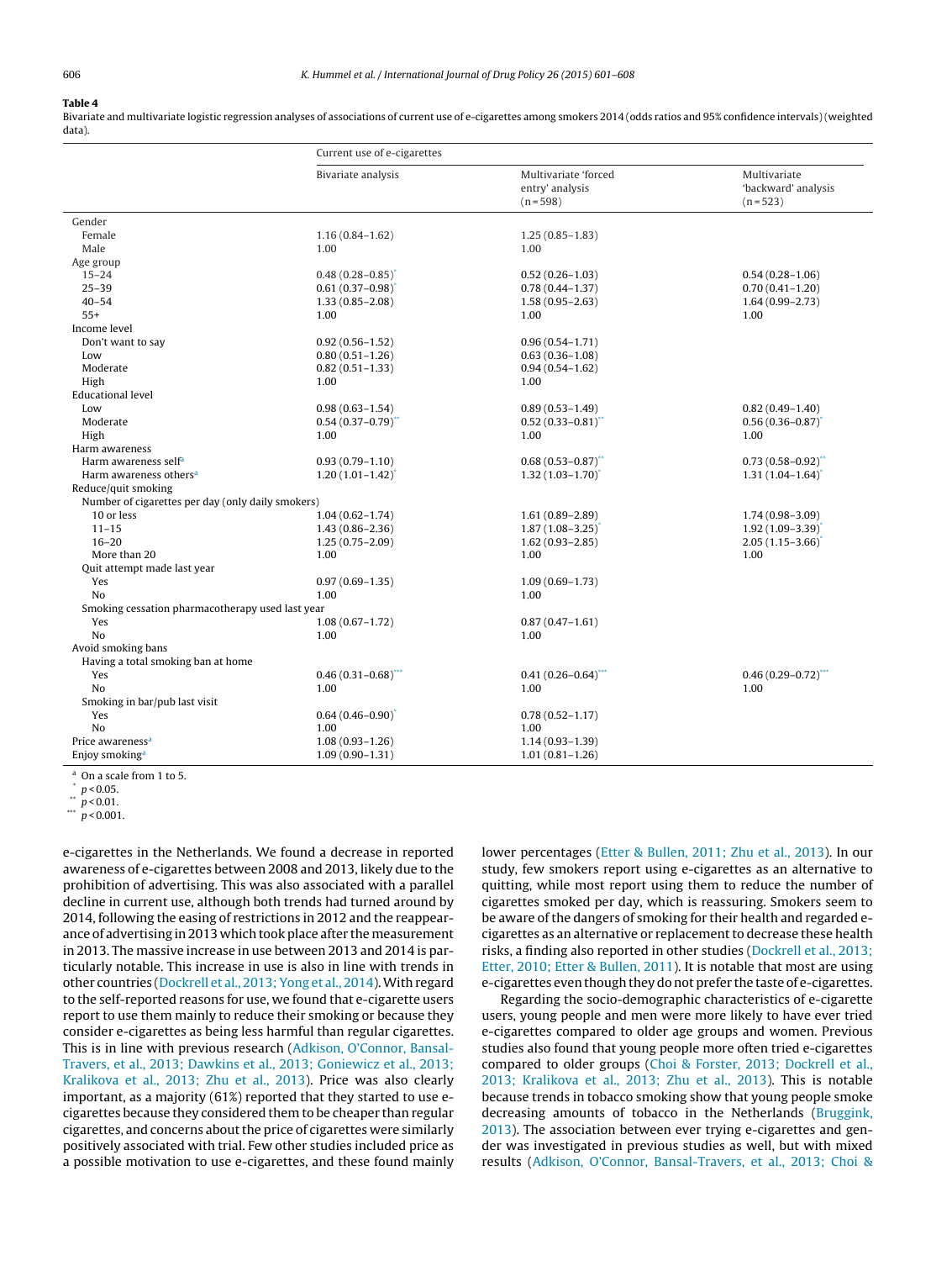<span id="page-7-0"></span>Forster, 2013; Kralikova et al., 2013; Regan et al., 2013; Zhu et al., 2013). In contrast to the results of trial use, current use was not higher among men, and it was lower among young smokers than older smokers. Apparently, young people and men are more likely to try e-cigarettes, but not to keep using them. This is in accordance with previous research showing that men and young people tend to experiment more with new products (CDC, 2010). With respect to education, we found that smokers with a moderate educational background were less likely to currently use e-cigarettes than highly educated smokers. Previous research regarding educational differences in current use showed no clear results (Adkison, O'Connor, Bansal-Travers, et al., 2013; Regan et al., 2013; Zhu et al., 2013). No differences in use according to income were found in the present study.

To the best of our knowledge, this study is the first which investigated the contribution of other smoking-related factors to e-cigarette use among smokers. We found that smoking many cigarettes per day, having made a quit attempt in the last year, and having used smoking cessation pharmacotherapy in the last year was associated with ever trying e-cigarettes. This is in accordance with the most often mentioned reason for using e-cigarettes found in the present study, namely to reduce smoking regular cigarettes. The finding of a strong association with previous use of smoking cessation pharmacotherapy is of particular interest. It could be that interest is concentrated among smokers who are open to using clean forms of nicotine or that e-cigarette users previously used smoking cessation medication to quit smoking but failed and tried using e-cigarettes instead. Moreover, smokers with high price awareness of regular cigarettes were more likely to try an ecigarette. This is in accordance with reporting the lower price of e-cigarettes as a reason to start using them which was found in the present study among more than half of current e-cigarette users. If it is considered desirable to encourage smokers to switch, then keeping a large price differential may be important, as few will switch or even begin dual use on the basis of the taste, and health concerns may not be enough for many.

Regarding the associations with current use, only a few variables remained significantly associated in the analyses. A positive association between current use and harm awareness for the health of other people suggests that smokers might use e-cigarettes to protect their environment from tobacco smoke exposure. Smokers who smoked many cigarettes per day were more likely to try an e-cigarette, while current use was associated with smoking relatively fewer cigarettes per day. It is possible that these smokers smoke fewer cigarettes because of the dual use with e-cigarettes, but we could not determine this with the present study. Furthermore, respondents who do not smoke at home were less likely to keep using e-cigarettes. A possible explanation is that implementing a total smoking ban at home includes e-cigarettes. Future research should take this into account and should look into reasons to keep using e-cigarettes among current users.

### Strengths and limitations

An important strength of the current design was that we used a sample from the general population of smokers. Some other studies recruited users via forums or websites for e-cigarettes or via shops where users bought e-cigarettes, which could bias the results.

Several important limitations should be taken into consideration when interpreting our results. First, the analysis of use relied on cross-sectional data, making causal hypothesising impossible. Second, the sample of current e-cigarette users was relatively small, which could have resulted in limited power to identify small but potentially important associates of e-cigarette use. However, the results give an important first impression of the group of current Dutch e-cigarette users and provide a starting point for

future research about factors that determine whether people keep using e-cigarettes and why. Third, the reasons to use e-cigarettes were listed; respondents had no option to fill in other reasons, so some reasons for use may be missing. Fourth, the exact timing of use of smoking cessation pharmacotherapy was not measured. Respondents were only asked whether they used medication in the last year. Future research should investigate whether smokers started using e-cigarettes before, during or after using medication to clarify their motivation for using e-cigarettes even more.

## **Conclusion**

E-cigarettes are increasingly used by Dutch smokers. Awareness and use of e-cigarettes seemed to be capable of being influenced by mass media advertisements. The findings from the present study showed that commonly endorsed motivations for current e-cigarette use were to reduce tobacco smoking and because ecigarettes are consideredlessharmfulthantobacco cigarettes, butit remains uncertain how many smokers are successful in reducing or quitting smoking due to e-cigarettes. Therefore, it is vitally important that long-term health and cessation effects of e-cigarettes are examined and communicated to the public.

## **Competing interests**

None.

## **Funding**

This study was supported by a grant from the Netherlands Organisation for Health Research and Development (ZonMw), 50- 51505-98-120.

#### **References**

- Adkison, S. E., O'Connor, R. J., Bansal-Travers, M., Hyland, A., Borland, R., Yong, H. H., et al. (2013). Electronic nicotine delivery systems: International tobacco control four-country survey. American Journal of Preventive Medicine, 44(3), 207–215. [http://dx.doi.org/10.1016/j.amepre.2012.10.018](dx.doi.org/10.1016/j.amepre.2012.10.018)
- Adkison, S. E., O'Connor, R. J., Borland, R., Yong, H. H., Cummings, K. M., Hammond, D., et al. (2013). Impact of reduced ignition propensity cigarette regulation on consumer smoking behavior and quit intentions: Evidence from 6 waves (2004-11) of the ITC Four Country Survey. Tobacco Induced Diseases, 11(1), 26. [http://dx.doi.org/10.1186/1617-9625-11-26](dx.doi.org/10.1186/1617-9625-11-26)
- Bodner, T. E.(2008).[Whatimproves](http://refhub.elsevier.com/S0955-3959(14)00365-X/sbref0015) [with](http://refhub.elsevier.com/S0955-3959(14)00365-X/sbref0015) [increased](http://refhub.elsevier.com/S0955-3959(14)00365-X/sbref0015) [missing](http://refhub.elsevier.com/S0955-3959(14)00365-X/sbref0015) [data](http://refhub.elsevier.com/S0955-3959(14)00365-X/sbref0015) [imputations?](http://refhub.elsevier.com/S0955-3959(14)00365-X/sbref0015) [Struc](http://refhub.elsevier.com/S0955-3959(14)00365-X/sbref0015)[tural](http://refhub.elsevier.com/S0955-3959(14)00365-X/sbref0015) [Equation](http://refhub.elsevier.com/S0955-3959(14)00365-X/sbref0015) [Modeling:](http://refhub.elsevier.com/S0955-3959(14)00365-X/sbref0015) [A](http://refhub.elsevier.com/S0955-3959(14)00365-X/sbref0015) [Multidisciplinary](http://refhub.elsevier.com/S0955-3959(14)00365-X/sbref0015) [Journal](http://refhub.elsevier.com/S0955-3959(14)00365-X/sbref0015)[,](http://refhub.elsevier.com/S0955-3959(14)00365-X/sbref0015) [15](http://refhub.elsevier.com/S0955-3959(14)00365-X/sbref0015)[,](http://refhub.elsevier.com/S0955-3959(14)00365-X/sbref0015) [651–675.](http://refhub.elsevier.com/S0955-3959(14)00365-X/sbref0015)
- Borland, R. (2011). Electronic cigarettes as a method of tobacco control. British Medical Journal, 343, d6269. [http://dx.doi.org/10.1136/bmj.d6269](dx.doi.org/10.1136/bmj.d6269)
- Borland, R., Yong, H. H., Cummings, K. M., Hyland, A., Anderson, S., & Fong, G. T. (2006). Determinants and consequences of smoke-free homes: Findings from the International Tobacco Control (ITC) Four Country Survey. Tobacco Control, 15(Suppl. 3), iii42–iii50. [http://dx.doi.org/10.1136/tc.2005.012492](dx.doi.org/10.1136/tc.2005.012492)
- Bruggink, J.-W. (2013). [Ontwikkelingen](http://refhub.elsevier.com/S0955-3959(14)00365-X/sbref0030) [in](http://refhub.elsevier.com/S0955-3959(14)00365-X/sbref0030) [het](http://refhub.elsevier.com/S0955-3959(14)00365-X/sbref0030) [aandeel](http://refhub.elsevier.com/S0955-3959(14)00365-X/sbref0030) [rokers](http://refhub.elsevier.com/S0955-3959(14)00365-X/sbref0030) [in](http://refhub.elsevier.com/S0955-3959(14)00365-X/sbref0030) [Nederland](http://refhub.elsevier.com/S0955-3959(14)00365-X/sbref0030) [sinds](http://refhub.elsevier.com/S0955-3959(14)00365-X/sbref0030) [1989](http://refhub.elsevier.com/S0955-3959(14)00365-X/sbref0030). [Heerlen:](http://refhub.elsevier.com/S0955-3959(14)00365-X/sbref0030) [Centraal](http://refhub.elsevier.com/S0955-3959(14)00365-X/sbref0030) [Bureau](http://refhub.elsevier.com/S0955-3959(14)00365-X/sbref0030) [voor](http://refhub.elsevier.com/S0955-3959(14)00365-X/sbref0030) [de](http://refhub.elsevier.com/S0955-3959(14)00365-X/sbref0030) [Statistiek.](http://refhub.elsevier.com/S0955-3959(14)00365-X/sbref0030)
- Caponnetto, P., Campagna, D., Cibella, F., Morjaria, J. B., Caruso, M., Russo, C., et al. (2013). EffiCiency and Safety of an eLectronic cigAreTte (ECLAT) as tobacco cigarettes substitute: A prospective 12-month randomized control design study. PLOS ONE, 8(6), e66317. [http://dx.doi.org/10.1371/journal.pone.0066317](dx.doi.org/10.1371/journal.pone.0066317)
- CDC. (2010). [Any](http://refhub.elsevier.com/S0955-3959(14)00365-X/sbref0040) [tobacco](http://refhub.elsevier.com/S0955-3959(14)00365-X/sbref0040) [use](http://refhub.elsevier.com/S0955-3959(14)00365-X/sbref0040) [in](http://refhub.elsevier.com/S0955-3959(14)00365-X/sbref0040) [13](http://refhub.elsevier.com/S0955-3959(14)00365-X/sbref0040) [States](http://refhub.elsevier.com/S0955-3959(14)00365-X/sbref0040) [–](http://refhub.elsevier.com/S0955-3959(14)00365-X/sbref0040) [Behavioral](http://refhub.elsevier.com/S0955-3959(14)00365-X/sbref0040) [risk](http://refhub.elsevier.com/S0955-3959(14)00365-X/sbref0040) [factor](http://refhub.elsevier.com/S0955-3959(14)00365-X/sbref0040) [surveillance](http://refhub.elsevier.com/S0955-3959(14)00365-X/sbref0040) [sys](http://refhub.elsevier.com/S0955-3959(14)00365-X/sbref0040)[tem,](http://refhub.elsevier.com/S0955-3959(14)00365-X/sbref0040) [2008.](http://refhub.elsevier.com/S0955-3959(14)00365-X/sbref0040) [MMWR](http://refhub.elsevier.com/S0955-3959(14)00365-X/sbref0040) [Morbidity](http://refhub.elsevier.com/S0955-3959(14)00365-X/sbref0040) [and](http://refhub.elsevier.com/S0955-3959(14)00365-X/sbref0040) [Mortality](http://refhub.elsevier.com/S0955-3959(14)00365-X/sbref0040) [Weekly](http://refhub.elsevier.com/S0955-3959(14)00365-X/sbref0040) [Report](http://refhub.elsevier.com/S0955-3959(14)00365-X/sbref0040)[,](http://refhub.elsevier.com/S0955-3959(14)00365-X/sbref0040) [59](http://refhub.elsevier.com/S0955-3959(14)00365-X/sbref0040)[,](http://refhub.elsevier.com/S0955-3959(14)00365-X/sbref0040) [946–950.](http://refhub.elsevier.com/S0955-3959(14)00365-X/sbref0040)
- Choi, K., & Forster, J. (2013). Characteristics associated with awareness, perceptions, and use of electronic nicotine delivery systems among young US Midwestern adults. American Journal of Public Health, 103(3), 556–561. [http://dx.doi.org/](dx.doi.org/10.2105/ajph.2012.300947) [10.2105/ajph.2012.300947](dx.doi.org/10.2105/ajph.2012.300947)
- Dawkins, L., Turner,J.,Roberts,A., & Soar,K.(2013). 'Vaping' profiles and preferences: An online survey of electronic cigarette users. Addiction, 108(6), 1115–1125. [http://dx.doi.org/10.1111/add.12150](dx.doi.org/10.1111/add.12150)
- Dockrell, M., Morison, R., Bauld, L., & McNeill, A. (2013). E-cigarettes: Prevalence and attitudes in Great Britain. Nicotine and Tobacco Research, [http://dx.doi.org/10.](dx.doi.org/10.1093/ntr/ntt057) [1093/ntr/ntt057](dx.doi.org/10.1093/ntr/ntt057)
- Driezen, P., & Thompson, M. E. (2011). [Comparing](http://refhub.elsevier.com/S0955-3959(14)00365-X/sbref0060) [policy](http://refhub.elsevier.com/S0955-3959(14)00365-X/sbref0060) [measures](http://refhub.elsevier.com/S0955-3959(14)00365-X/sbref0060) [across](http://refhub.elsevier.com/S0955-3959(14)00365-X/sbref0060) [multiple](http://refhub.elsevier.com/S0955-3959(14)00365-X/sbref0060) [ITC](http://refhub.elsevier.com/S0955-3959(14)00365-X/sbref0060) [countries:](http://refhub.elsevier.com/S0955-3959(14)00365-X/sbref0060) [Adjusting](http://refhub.elsevier.com/S0955-3959(14)00365-X/sbref0060) [for](http://refhub.elsevier.com/S0955-3959(14)00365-X/sbref0060) [time-in-sample](http://refhub.elsevier.com/S0955-3959(14)00365-X/sbref0060)[.](http://refhub.elsevier.com/S0955-3959(14)00365-X/sbref0060) [University](http://refhub.elsevier.com/S0955-3959(14)00365-X/sbref0060) [of](http://refhub.elsevier.com/S0955-3959(14)00365-X/sbref0060) [Waterloo.](http://refhub.elsevier.com/S0955-3959(14)00365-X/sbref0060)
- Etter, J. F. (2010). Electronic cigarettes: A survey of users. BMC Public Health, 10, 231. [http://dx.doi.org/10.1186/1471-2458-10-231](dx.doi.org/10.1186/1471-2458-10-231)